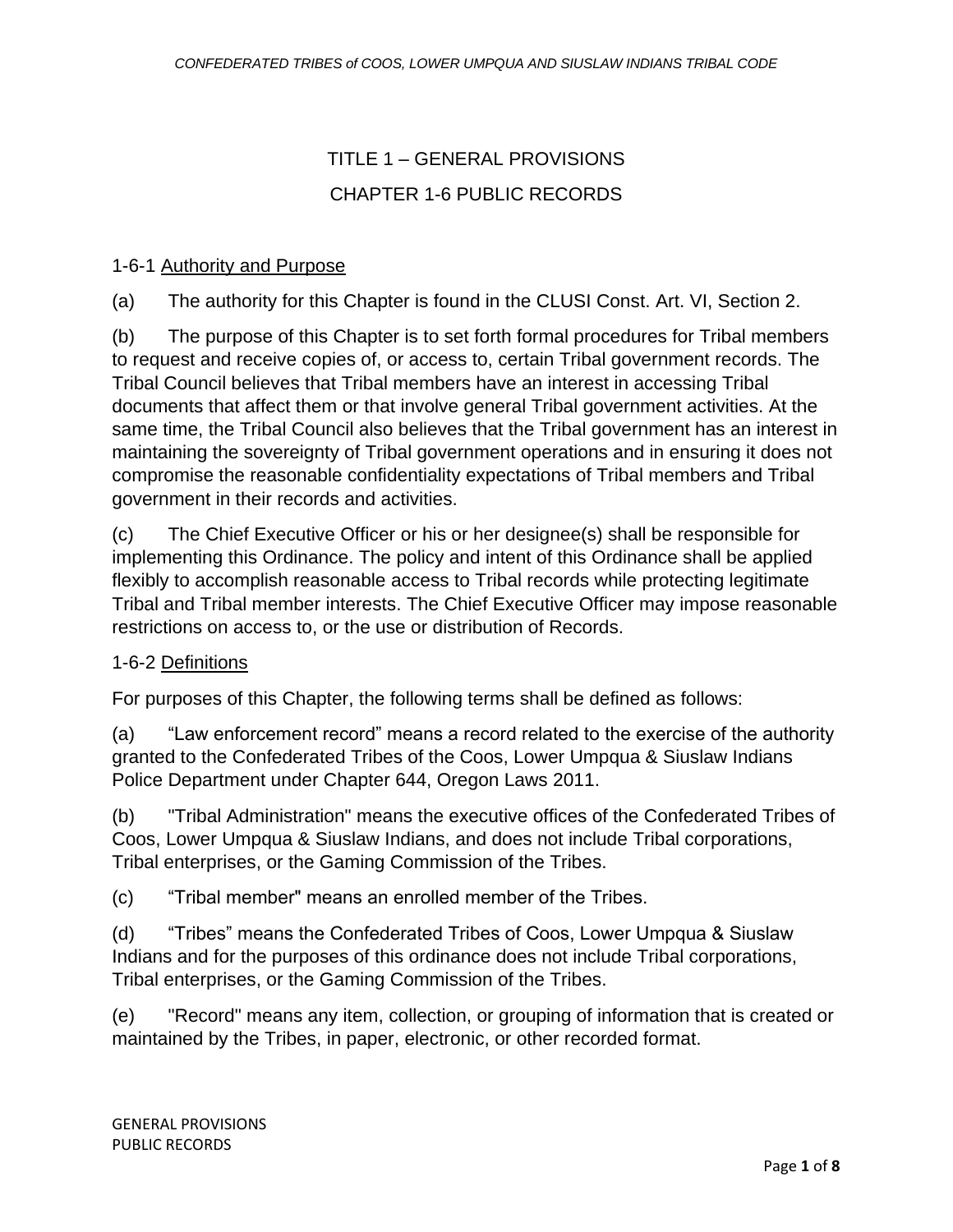# 1-6-3 Retention, Management and Destruction of Records

The Chief Executive Officer shall adopt policies for the retention, management, and destruction of Records. In developing these policies, the value of Records for cultural, historical, legal, administrative, and research purposes will be considered.

#### 1-6-4 Procedure for Access to or Copying of Tribal Records

(a) The Chief Executive Officer or his or her designee(s) shall receive and act upon requests to view or obtain copies of Records. The Chief Executive Officer shall adopt a Public Records Policy to implement this Ordinance, which shall include a fee schedule to be charged for the cost of responding to a request for Tribal Records.

(b) Tribal members requesting Tribal Records shall provide a written request to the Chief Executive Officer on the form adopted for that purpose. The form shall require the requester to identify the Record requested with sufficient specificity to allow the Chief Executive Officer to locate the Record.

(c) Upon receiving a form requesting access to or a copy of a Record and within a reasonable time, the Chief Executive Officer shall send the requester a card, letter, or email acknowledging receipt of the request.

(d) The Administrator shall consult with the Tribes' general counsel to determine whether the Records requested are exempt from disclosure under this Code or are available for viewing by the requester. The Chief Executive Officer will notify the requester as to which of the requested Records, if any, are exempt from disclosure and which, if any, are available for viewing. The Administrator will also provide the requesting party with an estimate of the cost of producing the Records, as established by the fee schedule. The fee schedule shall be included on the form Tribal members use to request access to or copies of Records. Payment must be made prior to the production of any Records.

(e) The Chief Executive Officer may request additional information from the requester to assist in locating the requested Record. The Chief Executive Officer shall have no obligation to search for a Record if, in the Administrator's view, the request lacks sufficient information to allow the Administrator to locate the Record with reasonable effort.

(f) After the Chief Executive Officer determines that there is sufficient information to locate a Record, the Administrator shall proceed within a reasonable period of time to obtain the Record for copying or review. In doing so, the Chief Executive Officer shall avoid unduly interfering with the regular duties of Tribal employees and Officials that may be in possession of the requested Record.

(g) After conducting a reasonable search for a requested Record, the Chief Executive Officer shall notify the Tribal member requesting access to or a copy of the Record that:

GENERAL PROVISIONS PUBLIC RECORDS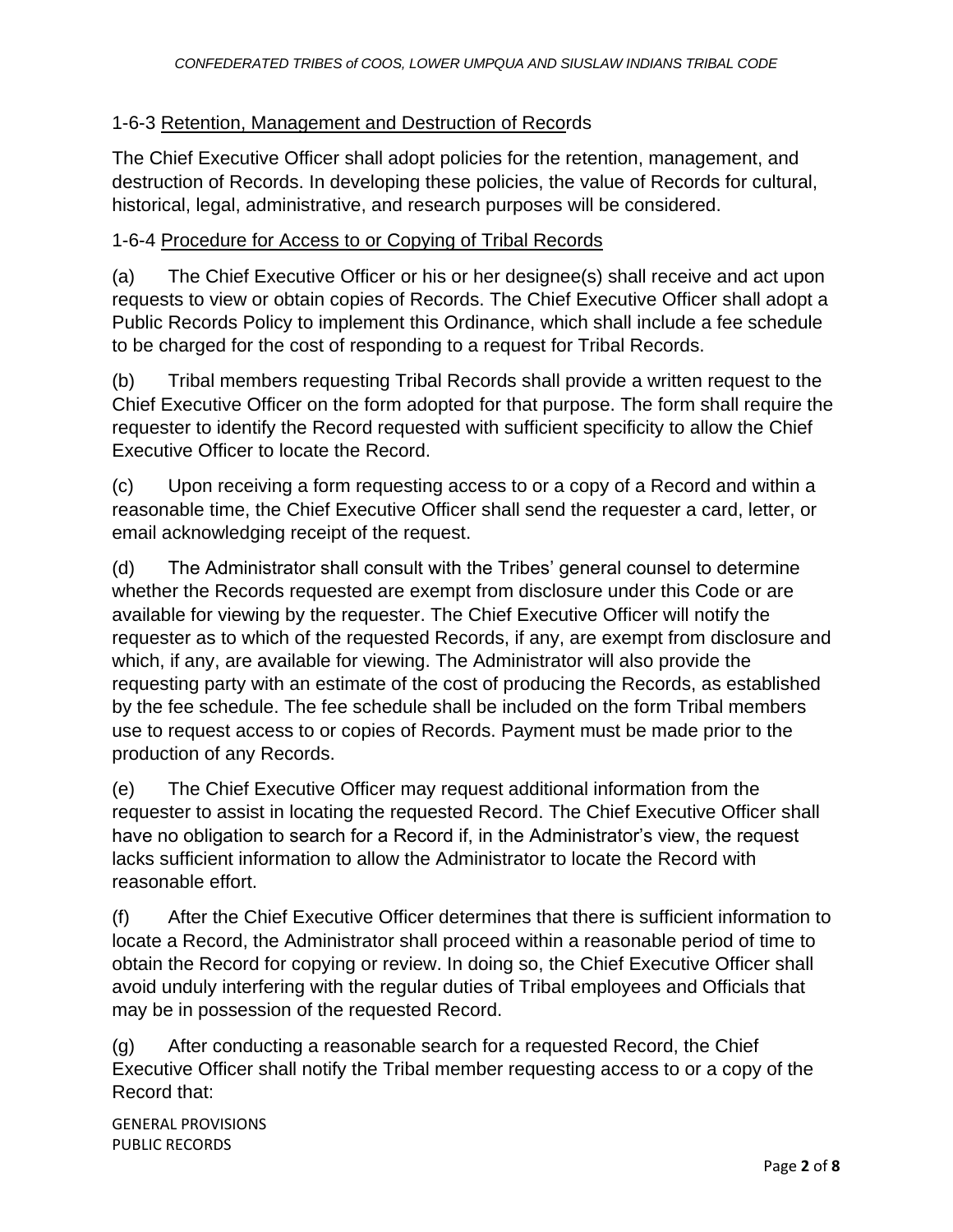(1) The Record is available for viewing and/or copying (or if not, the reason why it is not available); or

(2) Additional information is needed to locate the requested Record.

(h) Inspection of Records shall be at the office of the Chief Executive Officer or at another location at the Tribal offices during regular business hours. Unless otherwise allowed by the Chief Executive Officer, Records may not be removed from their usual location.

(i) If the requested Record is available on the Tribes' webpage, the Chief Executive Officer shall refer the requestor to the webpage and shall have no further obligation to copy the Record or make it available for viewing.

(j) The Chief Executive Officer is not required to provide electronic versions of Records to requestors.

(k) The Chief Executive Officer shall report quarterly to the Tribal Council on the number of Record requests received, the number of requests satisfied, the costs of satisfying requests, and any recommendations for further legislative action.

#### 1-6-5 Public and Exempt Tribal Records

(a) In furtherance of the Tribes' policy to ensure to its members the right to know about the activities of Tribal government, Records are generally presumed to be available to the Tribal membership.

(b) The following Records are exempt from public disclosure and are not available for copying or viewing:

(1) Drafts or prior versions of a final record. Only Tribal records in their final form are available for public disclosure under the provision of this Code;

(2) Materials kept by the Tribe's Cultural Resources Department which the Department has identified as confidential. For example, the Department may identify records as confidential because they are personal in nature or relate to a non-public cultural site;

(3) Items which the Cultural Resource Department or Records Administrator determine are too fragile to be handled or copied;

(4) Library materials acquired and preserved solely for reference and research purposes;

(5) Publications received by the Tribes;

(6) Messages on voice mail or other telephone message storage and retrieval systems;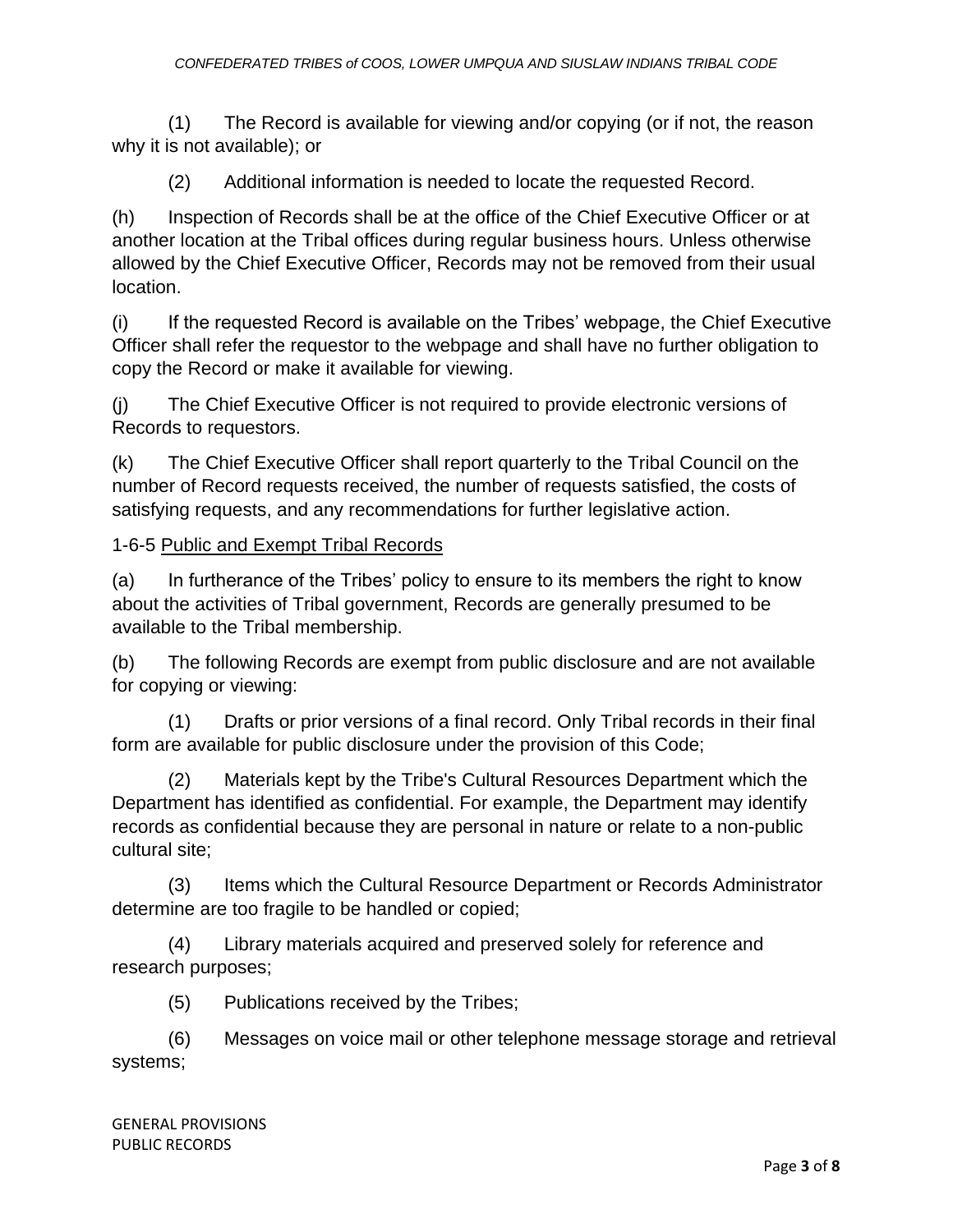(7) Electronic (e-mail) messages;

(8) Calendars and schedules;

(9) Records designated confidential by the Chief Executive Officer, the Tribal Council or Tribal General Counsel;

(10) Personal information, including telephone numbers, Social Security numbers, and home addresses;

(11) Personnel, payroll, or other employment-related Records (provided that an individual may obtain copies of or view personnel Records relating to him or herself), except as expressly provided by Code;

(12) Medical Records; including Dental and Mental Health Records;

(13) Social Service Records relating to an individual;

(14) Foster Care Records;

(15) An individual's housing Records (provided that an individual may obtain copies of or view Records relating to him or herself);

(16) Records related to any investigation, pending or threatened litigation, or administrative hearing;

(17) Records from an executive session or other non-public meeting;

(18) Records subject to attorney-client privilege or which might be considered attorney work product;

(19) Records subject to a confidentiality provision;

(20) Records subject to a court order preventing their disclosure;

(21) Investment directives, strategies and actual investment holdings;

(22) Member Services and Finance Department Records relating to an individual (provided that an individual may obtain copies of or view Records relating to him or herself);

(23) Records related to the collection of debts to the Tribes;

(24) Records related to a business or real estate transaction prior to a final decision on the transaction; and

(25) Records, disclosure of which the Chief Executive Officer, the Tribal Council, or Tribal General Counsel determines might divulge legal, political or business strategies.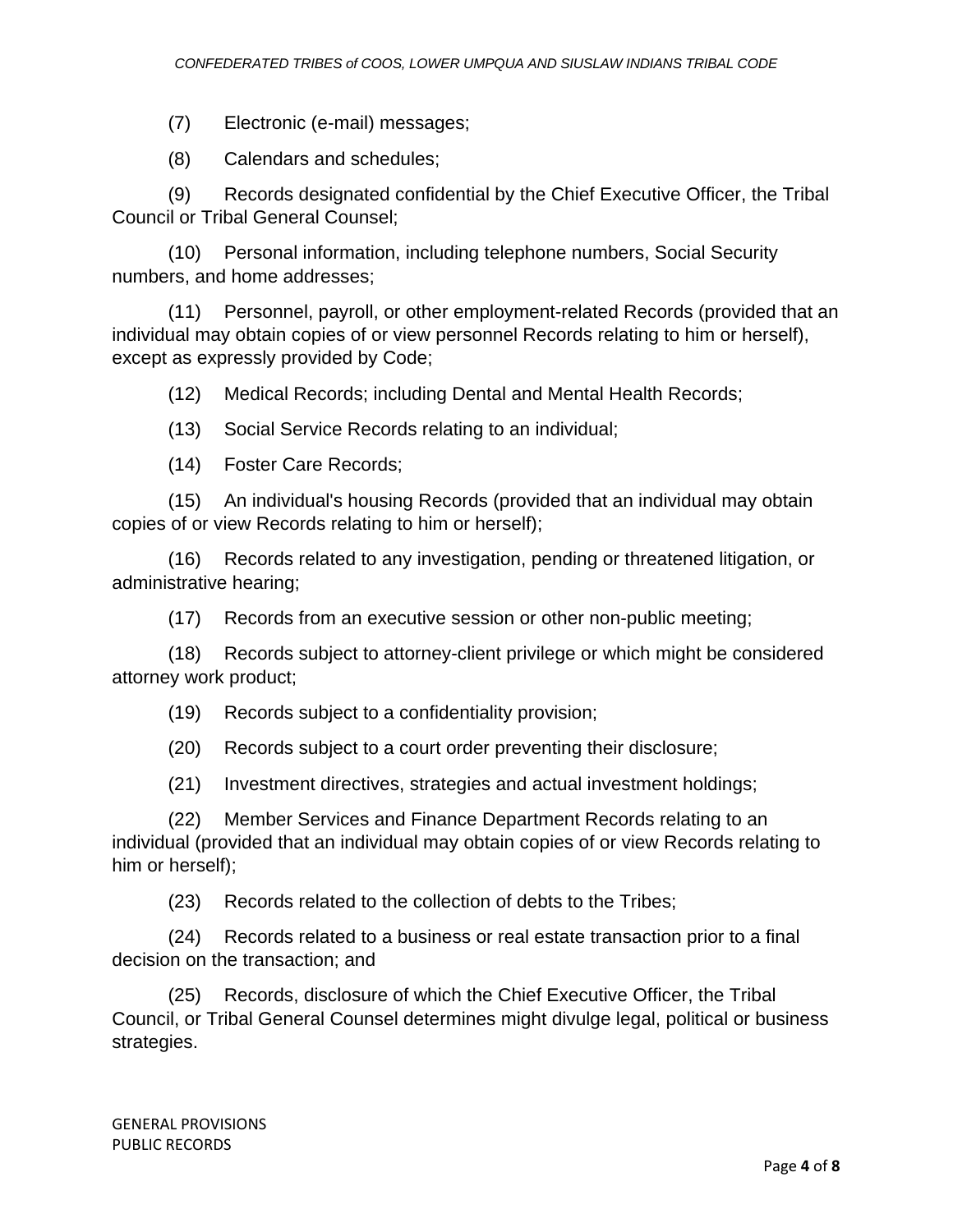# 1-6-6 Inspection of Tribal Records

(a) Right to view and copy Records:

(1) Only enrolled members of the Tribes have a right to view or obtain copies of Records, unless otherwise required by this Code.

(2) If a Tribal member, who is a party to a judicial or administrative proceeding to which the Tribes is also a party, makes a request to view or receive a copy of a Record that might relate to the proceeding, he or she must submit an original Records request in writing to the Chief Executive Officer and, at the same time, a copy of the request to the Tribal General Counsel.

(b) Records Containing Both Exempt and Nonexempt Information: If any Record contains information which is available for copying or review under this Ordinance; as well as information which is exempt from disclosure, the Chief Executive Officer shall separate the exempt and nonexempt information and make the nonexempt information available for copying or examination, through redaction or other means which makes clear that certain information has been withheld from disclosure.

### 1-6-7 Appeal of Denials

(a) If the Chief Executive Officer denies the request for records, the requestor may, in a manner substantially similar to that provided in ORS 192.460 for petitions from denial of the right to inspect or copy public records of a body other than a state agency, petition the Tribal Chair to review the records to determine if they may be withheld from public inspection.

(b) If the Tribal Chair denies a petition to review denial of access to records, the requester may, in a manner substantially similar to that provided in ORS 192.450(2), institute proceedings in the Tribal Court to compel disclosure of the records.

(c) The Tribal Court may require production of the Record but may not grant any other relief.

# 1-6-8 Law Enforcement Records

(a) Notwithstanding any other provision of the Tribal Code, the Chief Executive Officer shall treat all requests for law enforcement records, whether requested by a member or by a non-member, as though the records were held by the State of Oregon's Department of State Police and as though the request and records were subject to the provisions of ORS 192.410 to 192.505.

(b) If the Chief Executive Officer denies the request for law enforcement records, the requestor may, in a manner substantially similar to that provided in ORS 192.460 for petitions from denial of the right to inspect or copy public records of a body other than a state agency, petition the Tribal Chair to review the law enforcement records to determine if they may be withheld from public inspection.

GENERAL PROVISIONS PUBLIC RECORDS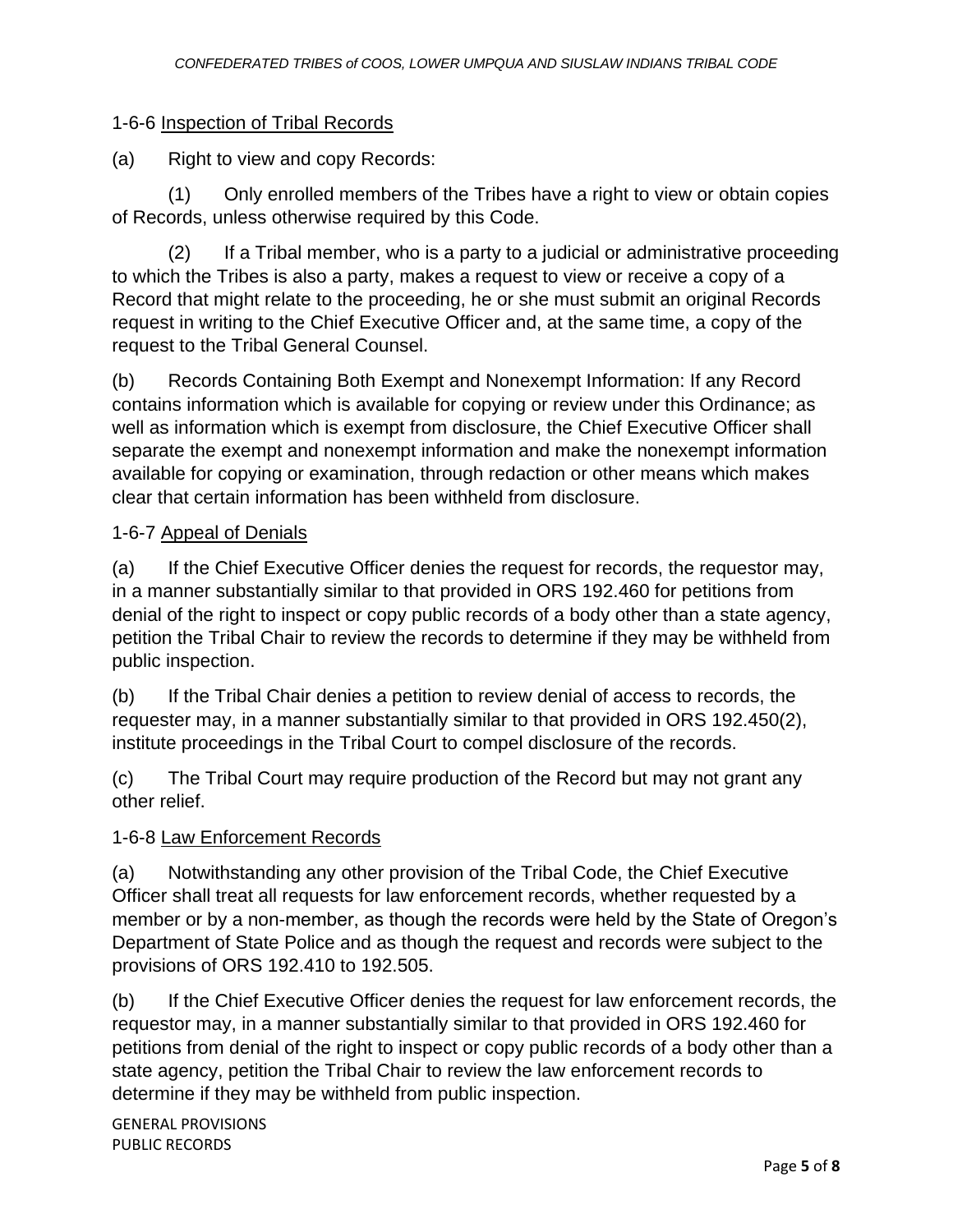(c) If the Tribal Chair denies a petition to review denial of access to law enforcement records, the requester may, in a manner substantially similar to that provided in ORS 192.450(2), institute proceedings in the Tribal Court to compel disclosure of the records.

#### 1-6-9 Sovereign Immunity

Nothing in this Code shall be construed to have waived the sovereign immunity of the Tribes, or tribal entity, department or program, or any tribal official or employee, except as specifically and explicitly described herein.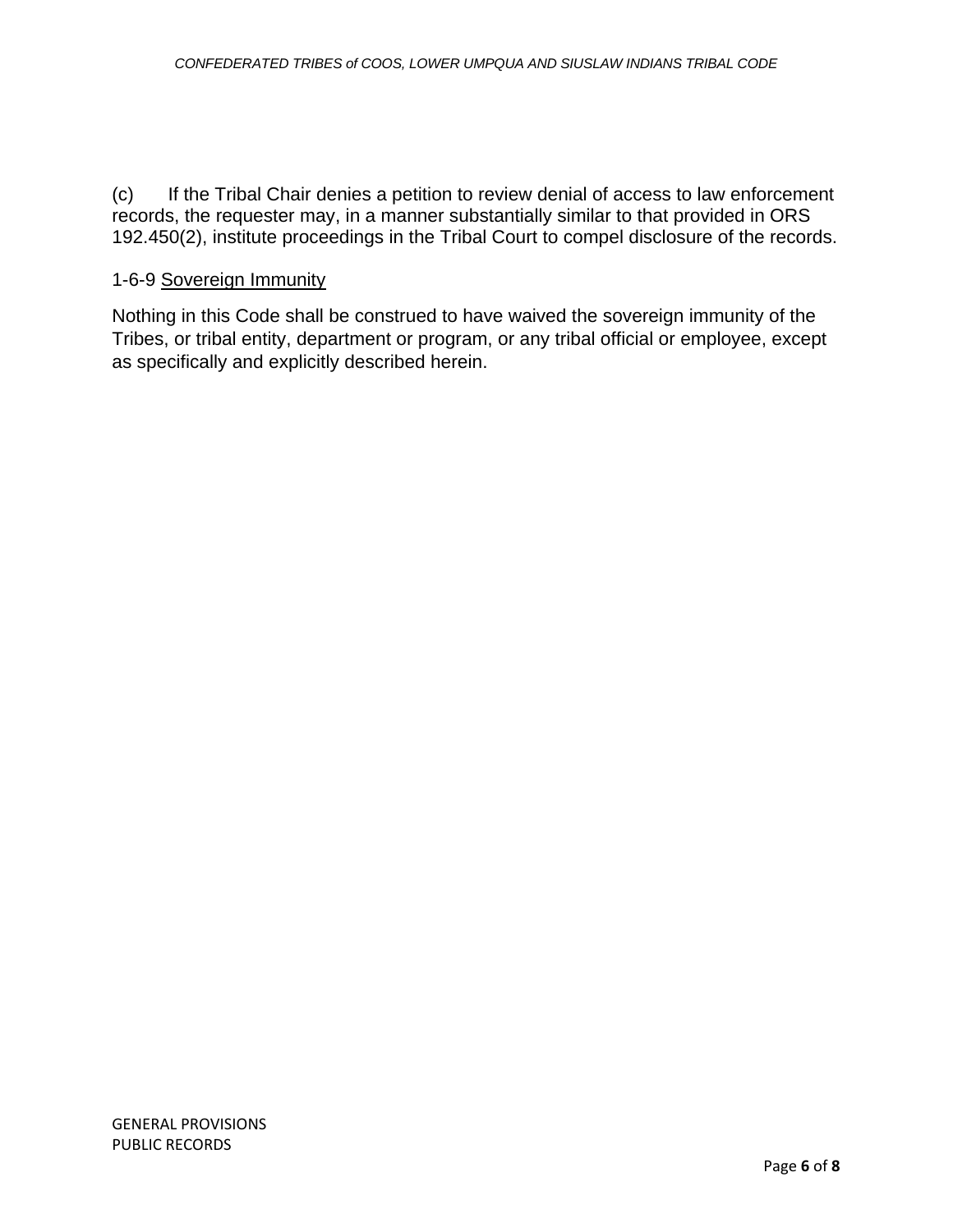'APPENDIX A

LEGISLATIVE HISTORY AND EDITORIAL CHANGES

GENERAL PROVISIONS PUBLIC RECORDS